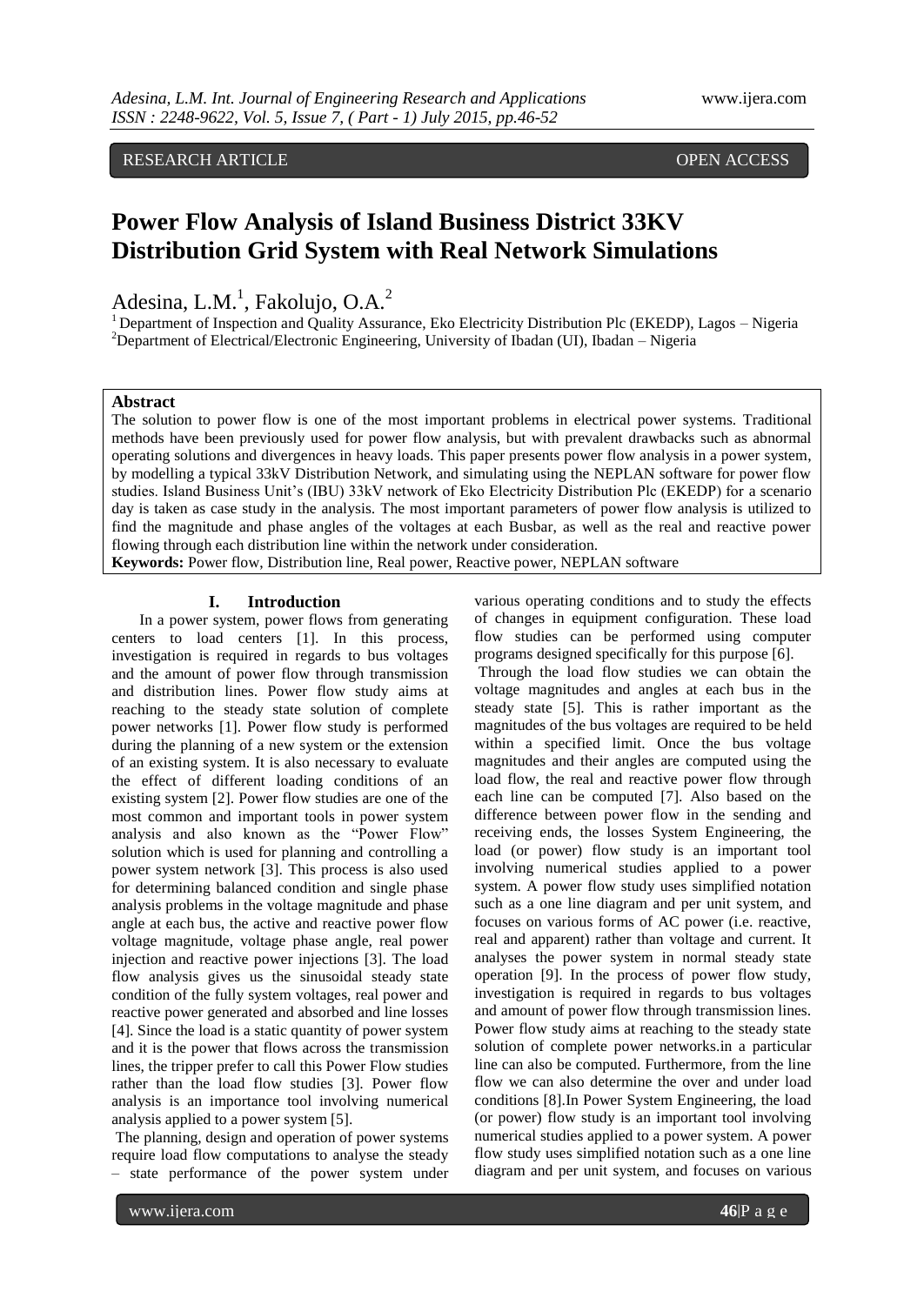forms of AC power (i.e. reactive, real and apparent) rather than voltage and current. It analyses the power system in normal steady state operation [9]. In the process of power flow study, investigation is required in regards to bus voltages and amount of power flow through transmission lines. Power flow study aims at reaching to the steady state solution of complete power networks.

# **II. NEPLAN Software Application to Newton-Raphson Power Flow Solution**

A crucial aspect of the power flow problem for large power systems is the availability of computer software, which permits ready and easy implementation of the solution methods. Therefore, in order to enable the solution of power flow problem using the Newton-Raphson method, a suitable software package called NEPLAN was sourced and used for this purpose. NEPLAN software was chosen among other available software, because of its application on network expansion planning, i.e. determination of load centre using Geographical Information Systems (GIS), load forecasting (adding future plans in the network for modeling and simulation) and N-1 contingency planning. NEPLAN is planning and optimization software for electrical, heat, gas and water networks which has been developed by the BCP group in Switzerland. It is used to analyze, plan, optimize and manage power networks which includes optimal power flow, transient stability and reliability analysis. The software package can be used for transmission and distribution system analysis and the reliability software can provide reliability indices for individual load points and the overall power system. It can also provide information based on the cost of unreliability along with investment analysis and the Net Present Value (NPV) of different investment alternatives. NEPLAN uses the homogenous Markov process for the calculations and it handles up to second order contingencies. The NEPLAN tool is very flexible and user friendly planning tool where network designers can compile different topologies [11,12].

# **III. Power Flow Study of the Eko Electricity Distribution Plc (EKEDP) 33kV Grid**

Island Business Unit's 33kV grid network, used as a case study is shown in figure 1 below:



Figure 1: 33kV Network of Island Business Unit, EKEDP

Table 1 shows the line parameters and the route length of the 33kV Distribution Network considered. The Busbar links are:

- 1. Alagbon (ALG) Ademola (ADM) Underground (U/G) Cable
- 2. Alagbon (ALG) Alagbon Local (ALG/L) Underground Cable
- 3. Alagbon (ALG) Anifowoshe (ANI) Underground Cable
- 4. Alagbon (ALG) Fowler (FOW) Underground Cable
- 5. Ademola (ADM) Maroko (MAR) 33kV Interconnector Cable (I/C)
- 6. Ademola (ADM)–Anifowoshe (ANI) 33kV Interconnector Cable (I/C)
- 7. Alagbon (ALG) Banana Island (BAN/I) 33kV Interconnector Cable (I/C)

| S/N            | <b>Bus Link</b> | Model      | Route<br>Length<br>(km) |
|----------------|-----------------|------------|-------------------------|
| 1              | ALG-ADM         | U/G Cable  | 6.13                    |
| 2              | ALG-LG/L        | U/G Cable  | 0.15                    |
| 3              | <b>ALG-ANI</b>  | U/G Cable  | 6.84                    |
| $\overline{4}$ | ALG-FOW         | U/G Cable  | 3.00                    |
| 5              | ADM-MAR         | 33kV I/C   | 1.80                    |
| 6              | <b>ADM-ANI</b>  | $33kV$ I/C | 2.40                    |
| 7              | ALG-BAN/I       | 33kV I/C   | 5.00                    |

Table 1: Line Parameters and Route Length of the 33kV Distribution Network Considered.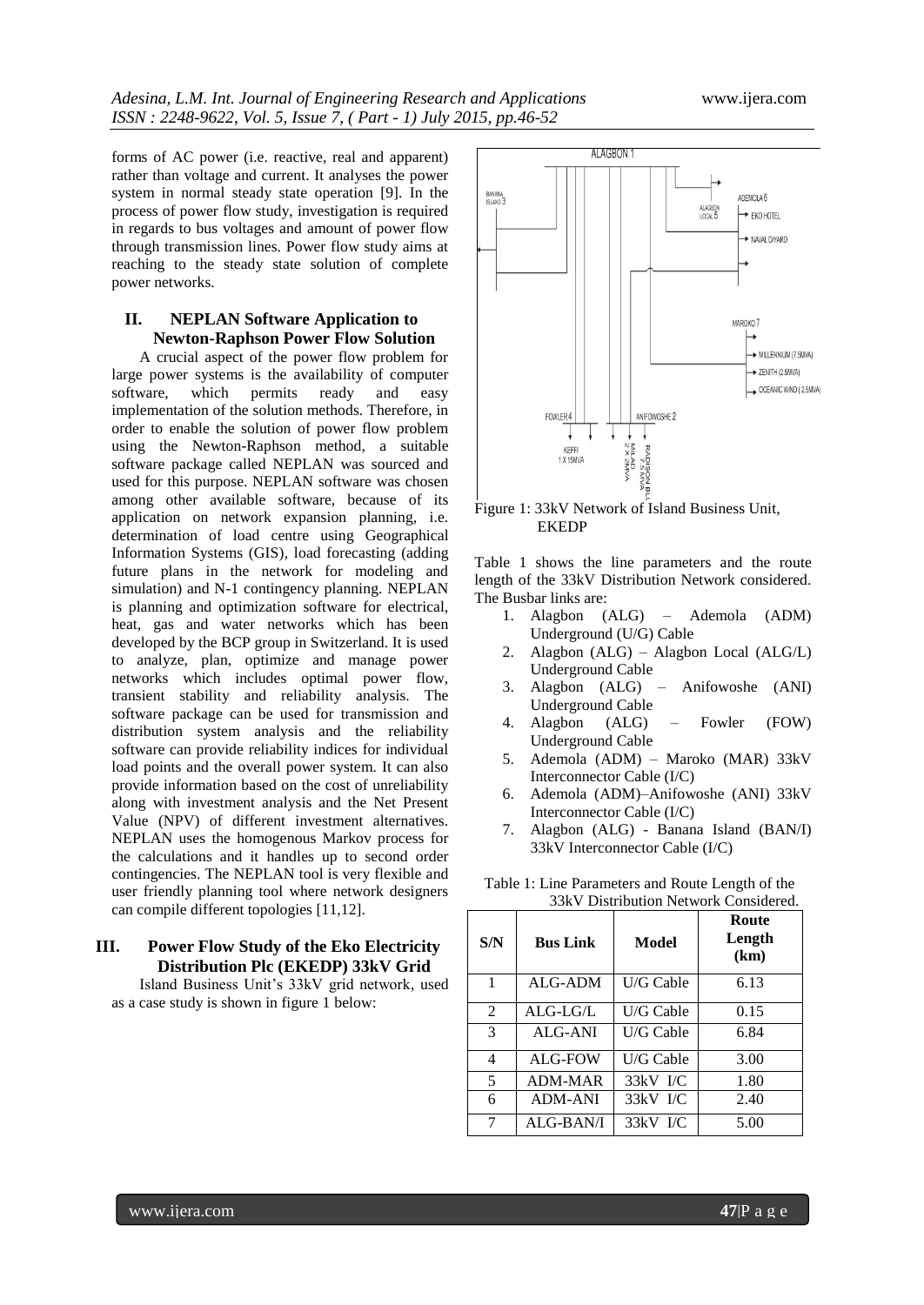Reactance  $(X) = 0.093$   $\sim$ /km Susceptance  $(B) = 0.37$  UF/km Resistance (R) =  $0.098 \sim$ /km Impedance  $(Z) = 0.135 \sim/km$ The network has seven (7) nodes (buses) without any generator bus. There are six (6) distribution lines (branches) of which one is mainly transformers connected in parallel. Although ALG busbar was considered as the slack bus, it is not a generator bus; however, it is the only source of supply to other busbars. The network load parameters are also shown in table 2.

Table 2: Hourly Loads (in MW) for the Selected day Showing the condition of the Network

|                | <b>Scenario</b><br>Day                                | 17-01-2014 |     |       |     |     |       |
|----------------|-------------------------------------------------------|------------|-----|-------|-----|-----|-------|
|                | <b>Specified</b><br><b>Hours</b> of the<br><b>Day</b> | 02:00      | 06: | 09:00 | 12: | 21: | 23:00 |
| #              | Load<br>Feeders                                       |            | 00  |       | 00  | 00  |       |
| 1              | FOW1                                                  | 8.7        |     |       |     | 9.7 |       |
| 2              | FOW <sub>2</sub>                                      |            |     | 9.6   |     |     |       |
| $\overline{3}$ | ADM1                                                  |            |     | 10.6  |     | 6.7 |       |
| 4              | ADM <sub>2</sub>                                      |            |     |       |     |     |       |
| 5              | <b>ANI</b>                                            |            |     | 11.7  |     | 9.3 | 3.0   |
| 6              | BAN/I1                                                |            |     | 3.0   |     |     |       |
| 7              | BAN <sub>2</sub>                                      |            |     |       |     |     |       |
| 8              | <b>ALG</b><br>1X15<br><b>MVA</b>                      |            |     | 3.6   |     |     |       |
| 9              | ALG<br>1X15<br><b>MVA</b>                             | 4.5        |     |       |     |     |       |
| 10             | <b>MAR</b>                                            |            |     |       |     |     |       |

# 3.1 Modelling for Power Flow Studies

To carry out power flow analysis, fig.1 is modelled to suit the application of the NEPLAN software as shown in fig. 2 below. It involves opening of dialog box and inputting all the necessary parameters in the box as shown in fig. 2:



Figure 3: Model of the Setup of Island BU

3.2 Power Flow Results and Discussion The results of the power flow studies carried out for 17/01/2014 are as shown in Tables 3a to 5d.

|  |  |  | Table 3a:Bus Bar Power Flow Results at 02:00Hrs |
|--|--|--|-------------------------------------------------|
|  |  |  |                                                 |

|                     |                                 | <b>Voltage</b> | P                | Q              | Input          | Input            |
|---------------------|---------------------------------|----------------|------------------|----------------|----------------|------------------|
| <b>Bus</b>          | (MW)<br>Angle<br>(kV)<br>(Deg.) |                | (MVar            | P<br>(MW)      | 0<br>(MVar     |                  |
| AD<br>M             | $\overline{0}$                  | $\overline{0}$ | 0                | $\overline{0}$ | $\overline{0}$ | $\overline{0}$   |
| AL<br>G             | 33                              | $\overline{0}$ | 0                | 0              | 13.19          | 8.161            |
| AL<br>G/L           | 32.9<br>9                       | $-0.1$         | 4.5              | 2.789          | $\overline{0}$ | $\boldsymbol{0}$ |
| <b>ANI</b>          | 0                               | $\overline{0}$ | $\boldsymbol{0}$ | $\theta$       | $\overline{0}$ | $\boldsymbol{0}$ |
| <b>BA</b><br>N/I    | $\overline{0}$                  | $\overline{0}$ | $\boldsymbol{0}$ | $\theta$       | $\overline{0}$ | $\boldsymbol{0}$ |
| F <sub>O</sub><br>W | 32.8<br>8                       | $-0.1$         | 8.7              | 5.342          | $\overline{0}$ | $\overline{0}$   |
| MA<br>R             | $\overline{0}$                  | $\overline{0}$ | 0                | $\overline{0}$ | $\overline{0}$ | $\overline{0}$   |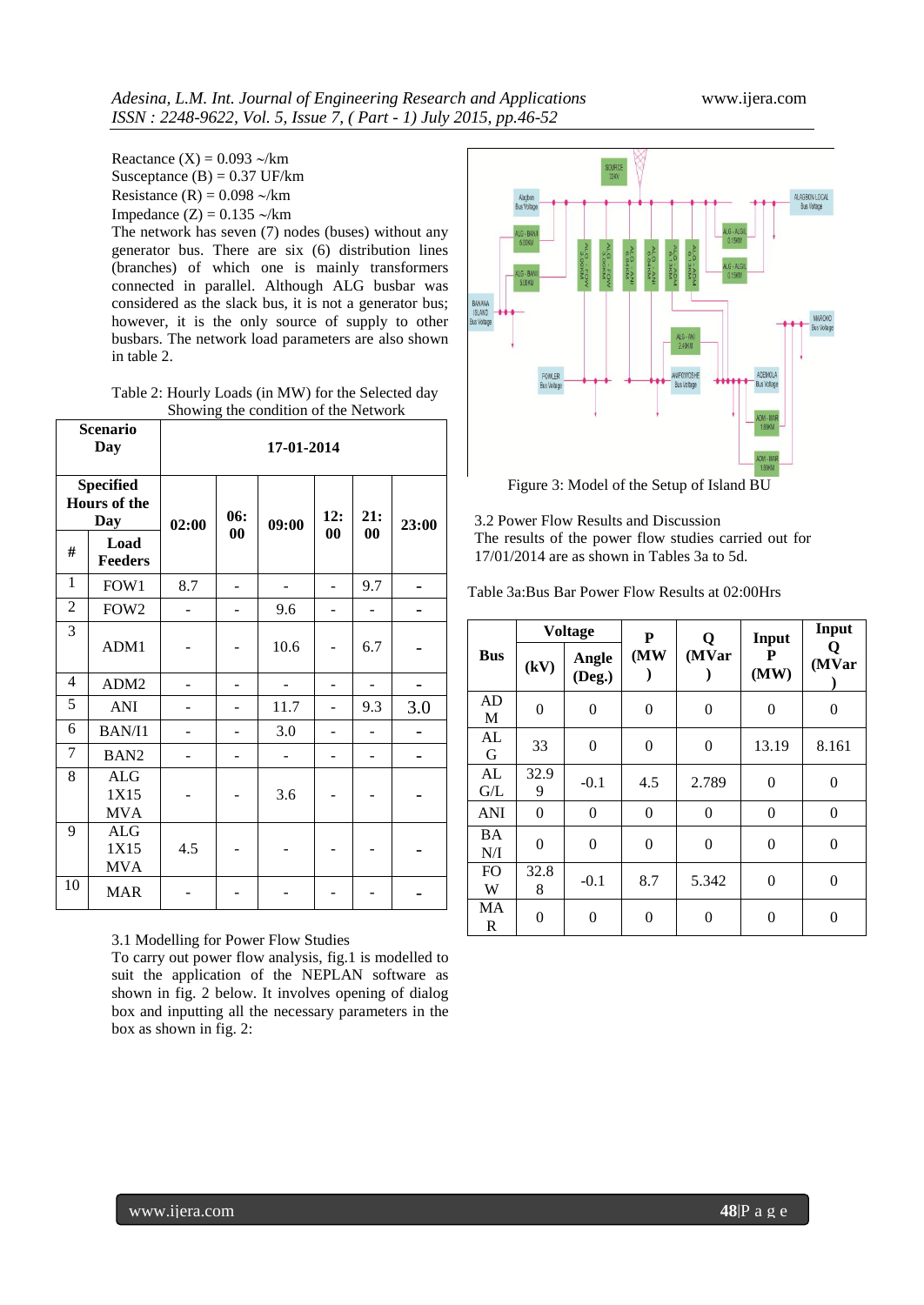| Table 3b:Bus Bar Power Flow Results at 09:00Hrs |  |  |  |
|-------------------------------------------------|--|--|--|

|              |            | <b>Voltage</b>  | P                       |                | Input          | Input           |
|--------------|------------|-----------------|-------------------------|----------------|----------------|-----------------|
| <b>Bus</b>   | (kV)       | Angle<br>(Deg.) | (M <sup>2</sup> )<br>W) | Q<br>(MVar)    | P<br>(MW)      | v<br>(MV<br>ar) |
| <b>ADM</b>   | 32.7<br>11 | $-0.1$          | 10.6                    | 6.569          | $\theta$       | 0               |
| <b>ALG</b>   | 33         | $\overline{0}$  | $\overline{0}$          | $\overline{0}$ | 38.73          | 18.65<br>8      |
| ALG/L        | 32.9<br>97 | $\overline{0}$  | 3.6                     | 2.231          | 0              | 0               |
| <b>ANI</b>   | 32.6<br>45 | $-0.2$          | 11.7                    | 7.251          | 0              | 0               |
| <b>BAN/I</b> | 32.9<br>42 | $\overline{0}$  | 3                       | 1.859          | 0              | 0               |
| <b>FOW</b>   | 32.8<br>68 | $-0.1$          | 9.6                     | 5.95           | $\overline{0}$ | 0               |
| <b>MAR</b>   | 0          | $\overline{0}$  | $\overline{0}$          | $\theta$       | $\theta$       | $\overline{0}$  |

Table 4a:Power Flow Results Showing Network Loading at 02:00Hrs

|              | P    |             | <b>Current</b>   |                 |  |  |
|--------------|------|-------------|------------------|-----------------|--|--|
| <b>Bus</b>   | (MW) | Q<br>(MVar) | (kA)             | Angle<br>(Deg.) |  |  |
| <b>ADM</b>   |      |             |                  |                 |  |  |
| ALG/L        | 4.5  | 2.789       | 0.093            | $-31.8$         |  |  |
| <b>ANI</b>   |      |             | 0                |                 |  |  |
| <b>BAN/I</b> |      |             | $\left( \right)$ |                 |  |  |
| <b>FOW</b>   | 8.7  | 5.392       | 0.18             | $-31.8$         |  |  |
| <b>MAR</b>   |      |             |                  |                 |  |  |
|              | 13.2 | 8.181       |                  |                 |  |  |

Table 4b:Power Flow Results Showing Network Loading at09:00Hrs

|              | P                   |       | <b>Current</b> |                 |  |  |
|--------------|---------------------|-------|----------------|-----------------|--|--|
| <b>Bus</b>   | Q<br>(MW)<br>(MVar) |       | (kA)           | Angle<br>(Deg.) |  |  |
| <b>ADM</b>   | 10.6                | 6.569 | 0.225          | $-32.2$         |  |  |
| ALG/L        | 3.6                 | 2.231 | 0.074          | $-31.8$         |  |  |
| <b>ANI</b>   | 11.7                | 7.251 | 0.246          | $-32.1$         |  |  |
| <b>BAN/I</b> | 3                   | 1.859 | 0.062          | $-31.8$         |  |  |
| <b>FOW</b>   | 9.6                 | 5.95  | 0.198          | $-31.8$         |  |  |
| <b>MAR</b>   |                     |       |                |                 |  |  |
|              | 38.5                | 23.86 |                |                 |  |  |

Table 4c: Power Flow Results Showing Network Loading at21:00Hrs

|              | P    |             |          | <b>Current</b>  |
|--------------|------|-------------|----------|-----------------|
| <b>Bus</b>   | (MW) | Q<br>(MVar) | (kA)     | Angle<br>(Deg.) |
| <b>ADM</b>   | 6.7  | 4.152       | 0.142    | $-32.2$         |
| ALG/L        |      |             |          |                 |
| <b>ANI</b>   | 9.3  | 5.764       | 0.195    | $-32.1$         |
| <b>BAN/I</b> |      |             |          |                 |
| <b>FOW</b>   | 9.7  | 6.012       | 0.2      | $-31.8$         |
| <b>MAR</b>   |      |             | $\left($ |                 |
|              | 25.7 | 15.928      |          |                 |

Table 4d:Power Flow Results Showing Network Loading at23:00Hrs

|              | P    |        |       | <b>Current</b>  |
|--------------|------|--------|-------|-----------------|
| <b>Bus</b>   | (MW) | (MVar) | (kA)  | Angle<br>(Deg.) |
| <b>ADM</b>   |      |        |       |                 |
| ALG/L        |      |        |       |                 |
| <b>ANI</b>   | 3.00 | 1.859  | 0.062 | $-32$           |
| <b>BAN/I</b> |      |        |       |                 |
| <b>FOW</b>   |      |        |       |                 |
| <b>MAR</b>   |      |        |       |                 |
|              | 3.00 | 1.859  |       |                 |

Table 3c:Bus Bar Power Flow Results at 21:00Hrs

|              |            | <b>Voltage</b>  | P                                      |          | Input     | Input            |
|--------------|------------|-----------------|----------------------------------------|----------|-----------|------------------|
| <b>Bus</b>   | (kV)       | Angle<br>(Deg.) | Q<br>(M <sup>2</sup> )<br>(MVar)<br>W) |          | P<br>(MW) | Q<br>(MV)<br>ar) |
| <b>ADM</b>   | 32.8<br>25 | $-0.1$          | 6.7                                    | 4.152    | $\theta$  | 0                |
| <b>ALG</b>   | 33         | $\overline{0}$  | 0                                      | $\theta$ | 25.83     | 11.92<br>2       |
| ALG/L        | $\theta$   | $\theta$        | 0                                      | $\theta$ | $\theta$  | $\theta$         |
| <b>ANI</b>   | 32.7<br>25 | $-0.2$          | 9.3                                    | 5.764    | $\theta$  | $\theta$         |
| <b>BAN/I</b> | 0          | $\overline{0}$  | $\overline{0}$                         | $\theta$ | $\Omega$  | $\theta$         |
| <b>FOW</b>   | 32.8<br>67 | $-0.1$          | 9.7                                    | 6.012    | $\theta$  | 0                |
| <b>MAR</b>   | 0          | 0               | $\overline{0}$                         | $\theta$ | 0         | 0                |

|  |  |  | Table 3d:Bus Bar Power Flow Results at 23:00Hrs |
|--|--|--|-------------------------------------------------|
|  |  |  |                                                 |

|            | <b>Voltage</b> |                 | P                | Q              | Input          | <b>Input Q</b> |  |
|------------|----------------|-----------------|------------------|----------------|----------------|----------------|--|
| <b>Bus</b> | (kV)           | Angle<br>(Deg.) | (MW)             | (MVa)<br>r)    | P<br>(MW)      | (MVar)         |  |
| <b>ADM</b> | $\overline{0}$ | $\overline{0}$  | $\overline{0}$   | $\theta$       | $\theta$       | $\theta$       |  |
| <b>ALG</b> | 33             | $\overline{0}$  | $\overline{0}$   | $\overline{0}$ | 10.28          | 4.565          |  |
| ALG/       |                |                 |                  |                |                |                |  |
| L          | $\theta$       | 0               | $\boldsymbol{0}$ | $\overline{0}$ | $\overline{0}$ | $\overline{0}$ |  |
| <b>ANI</b> | 32.6<br>9      | $-0.2$          | 10.2             | 6.321          | $\overline{0}$ | $\overline{0}$ |  |
| BAN/       |                |                 |                  |                |                |                |  |
|            | $\theta$       | $\overline{0}$  | $\theta$         | $\theta$       | $\overline{0}$ | 0              |  |
| <b>FOW</b> | $\theta$       | 0               | $\overline{0}$   | $\overline{0}$ | $\overline{0}$ | $\overline{0}$ |  |
| <b>MAR</b> | $\Omega$       | $\theta$        | $\theta$         | 0              | $\theta$       | 0              |  |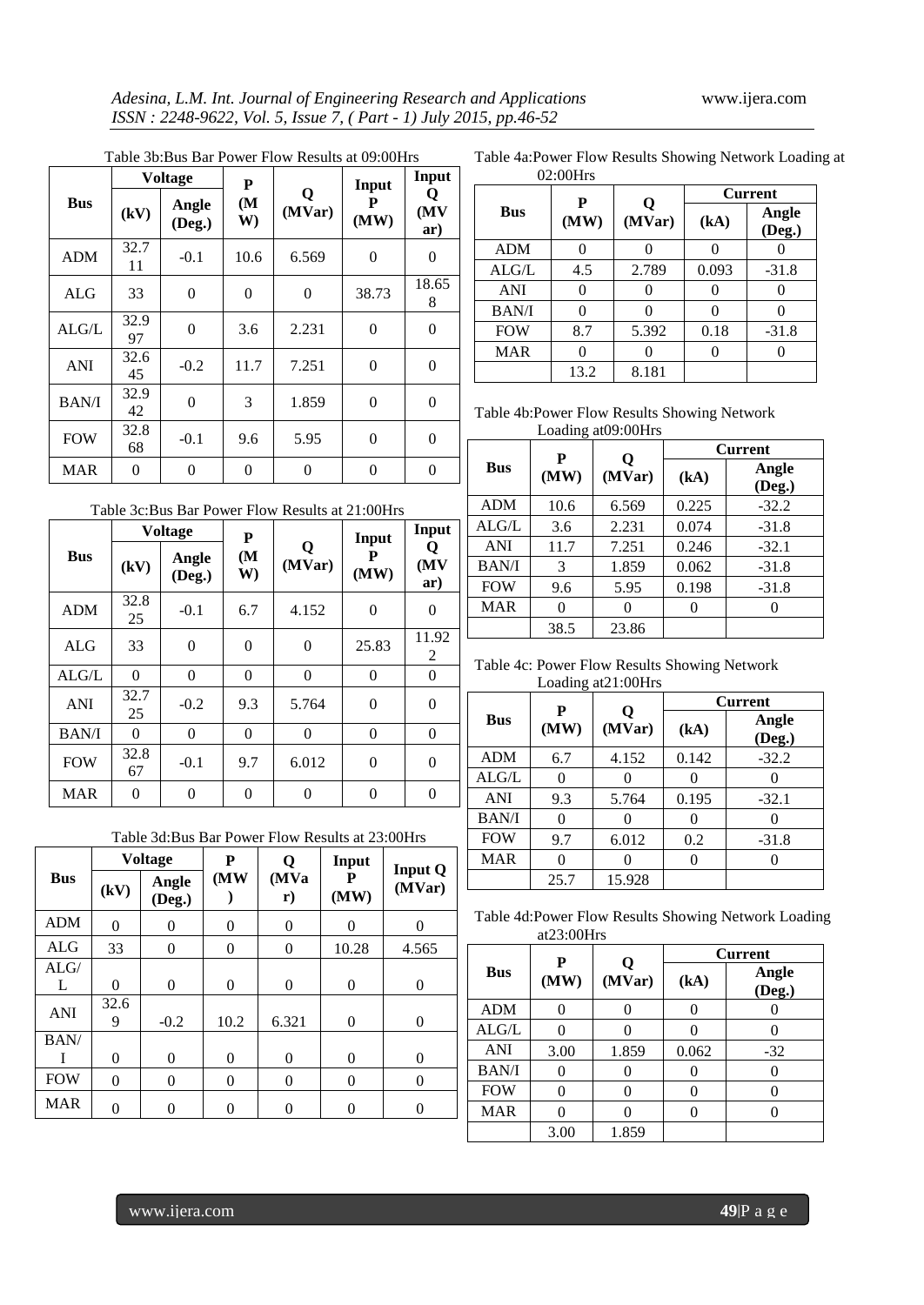|                       | P                       |                             |                  | <b>Current</b>   |                  | $\mathbf Q$         |  |
|-----------------------|-------------------------|-----------------------------|------------------|------------------|------------------|---------------------|--|
| <b>Bus</b><br>Link    | (M <sup>2</sup> )<br>W) | Q<br>(MVa)<br>$\mathbf{r})$ | (kA)             | Angle<br>(Deg.   | P Loss<br>(MW)   | Loss<br>(MV)<br>ar) |  |
| $ALG$ -               |                         |                             |                  |                  |                  |                     |  |
| <b>BAN/I</b>          | $\boldsymbol{0}$        | $\boldsymbol{0}$            | $\boldsymbol{0}$ | $\overline{0}$   | $\boldsymbol{0}$ | 0                   |  |
| $ALG -$               |                         |                             |                  |                  |                  |                     |  |
| <b>BAN/I</b>          | $\boldsymbol{0}$        | $\boldsymbol{0}$            | $\boldsymbol{0}$ | $\boldsymbol{0}$ | $\boldsymbol{0}$ | $\boldsymbol{0}$    |  |
| $ALG -$<br><b>FOW</b> | $\boldsymbol{0}$        | $\boldsymbol{0}$            | $\boldsymbol{0}$ | $\boldsymbol{0}$ | $\boldsymbol{0}$ | $\boldsymbol{0}$    |  |
| $ALG -$<br><b>FOW</b> | $\overline{0}$          | $-0.38$                     | 0.007            | 89.9             | $\boldsymbol{0}$ | 0.38                |  |
| $ALG -$               |                         |                             |                  |                  |                  |                     |  |
| ANI                   | $\overline{0}$          | 0                           | $\boldsymbol{0}$ | $\boldsymbol{0}$ | $\boldsymbol{0}$ | 0                   |  |
| $ALG -$<br>ANI        | $\boldsymbol{0}$        | $\boldsymbol{0}$            | $\boldsymbol{0}$ | $\boldsymbol{0}$ | $\boldsymbol{0}$ | $\boldsymbol{0}$    |  |
| $ALG -$<br><b>ADM</b> | $\overline{0}$          | $\overline{0}$              | $\overline{0}$   | $\boldsymbol{0}$ | $\overline{0}$   | $\overline{0}$      |  |
| $ALG -$<br><b>ADM</b> | $\theta$                | $\overline{0}$              | $\boldsymbol{0}$ | $\mathbf{0}$     | $\boldsymbol{0}$ | $\boldsymbol{0}$    |  |
| $ALG -$<br>ALG/L      | $\boldsymbol{0}$        | $\boldsymbol{0}$            | $\boldsymbol{0}$ | $\boldsymbol{0}$ | $\boldsymbol{0}$ | $\boldsymbol{0}$    |  |
| $ALG$ -<br>ALG/L      | $\overline{0}$          | $\boldsymbol{0}$            | $\overline{0}$   | $\boldsymbol{0}$ | $\mathbf{0}$     | $\overline{0}$      |  |
| $ADM-$<br><b>MAR</b>  | $\overline{0}$          | $\overline{0}$              | $\overline{0}$   | $\overline{0}$   | $\boldsymbol{0}$ | $\boldsymbol{0}$    |  |
| $ADM-$<br><b>MAR</b>  | $-4.5$                  | $-2.77$                     | 0.092            | 148.4            | 0.0004           | 0.02                |  |
| $ADM-$<br><b>ANI</b>  | $\boldsymbol{0}$        | $\boldsymbol{0}$            | $\boldsymbol{0}$ | 90               | $\boldsymbol{0}$ | 0.02                |  |
|                       | $-4.5$                  | $-3.15$                     |                  |                  | 0.0004           | 0.42                |  |

Table 5a:Lines Power Flow Results at 02:00Hrs

Table 5b:Lines Power Flow Results at 09:00Hrs

|                            | $\mathbf{P}$     | Q                      |                  | <b>Current</b>   | ${\bf P}$                     | Q                        |
|----------------------------|------------------|------------------------|------------------|------------------|-------------------------------|--------------------------|
| <b>Bus</b><br>Link         | (M<br>W)         | (MVar<br>$\mathcal{E}$ | (kA)             | Angle<br>(Deg.)  | Loss<br>(MW)<br>$\mathcal{L}$ | Loss<br>(MV<br>ar)       |
| $ALG$ -<br><b>BAN/I</b>    | $-3$             | $-1.228$               | 0.057            | 157.7            | 0.004<br>4                    | 0.62<br>8                |
| $ALG -$<br><b>BAN/I</b>    | $\overline{0}$   | $-0.631$               | 0.011            | 89.9             | $\overline{0}$                | 0.63<br>1                |
| $ALG -$<br><b>FOW</b>      | $\boldsymbol{0}$ | $-0.377$               | 0.007            | 89.9             | $\boldsymbol{0}$              | 0.37<br>$\sqrt{ }$       |
| $ALG -$<br><b>FOW</b>      | $-9.6$           | $-5.573$               | 0.195            | 149.8            | 0.033                         | 0.34<br>$\boldsymbol{7}$ |
| $ALG -$<br>ANI             | 11.7             | $-6.28$                | 0.235            | 151.6            | 0.107<br>7                    | 0.75<br>4                |
| $ALG -$<br><b>ANI</b>      | $\boldsymbol{0}$ | $-0.847$               | 0.015            | 89.8             | 0.000<br>1                    | 0.84<br>$\boldsymbol{7}$ |
| $ALG -$<br><b>ADM</b>      | 10.6<br>8        | 5.113                  | 0.207            | $-25.6$          | 0.079<br>6                    | 0.69<br>4                |
| $ALG -$<br><b>ADM</b>      | $\overline{0}$   | $\boldsymbol{0}$       | $\boldsymbol{0}$ | 90               | 0.000<br>1                    | 0.76<br>3                |
| $ALG -$<br>ALG/L           | $-3.6$           | $-2.212$               | 0.074            | 148.4            | 0.000<br>$\overline{c}$       | 0.01<br>9                |
| $ALG -$<br>ALG/L           | $\overline{0}$   | $-0.019$               | $\theta$         | 90               | $\overline{0}$                | 0.01<br>9                |
| ADM-<br><b>MAR</b>         | $\boldsymbol{0}$ | $\boldsymbol{0}$       | 0                | $\boldsymbol{0}$ | 0                             | $\boldsymbol{0}$         |
| ADM-<br><b>MAR</b><br>ADM- | $\boldsymbol{0}$ | 0                      | $\boldsymbol{0}$ | 0                | $\boldsymbol{0}$              | $\boldsymbol{0}$         |
| <b>ANI</b>                 | $\overline{0}$   | $-0.124$               | 0.002            | 89.8             | $\overline{0}$                | 0.12<br>4                |
|                            | 17.2             | $-12.18$               |                  |                  | 0.225                         | 5.20<br>1                |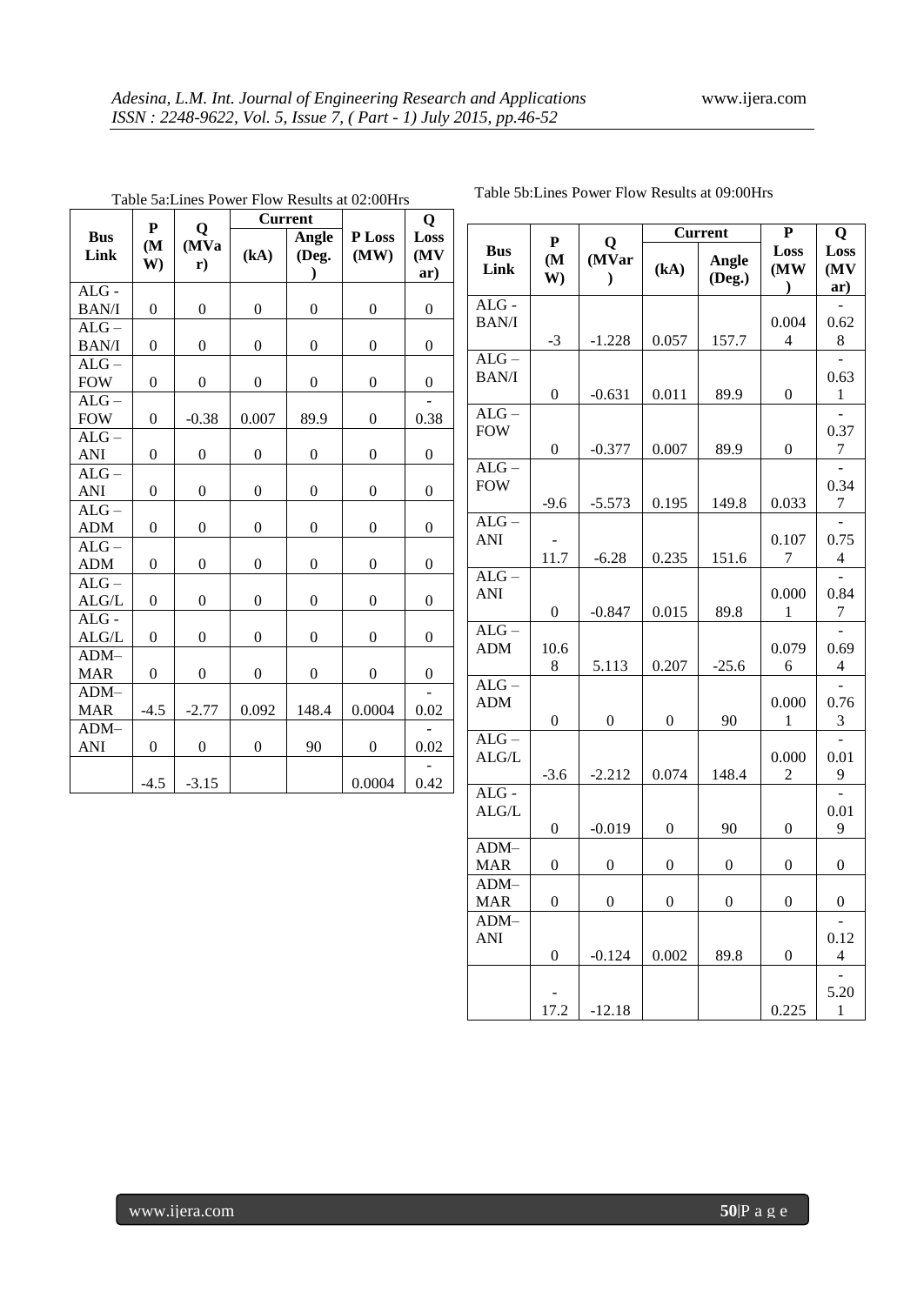|                         |                            |                            | <b>Current</b>   |                  | $\mathbf{P}$     | Q                  |  |
|-------------------------|----------------------------|----------------------------|------------------|------------------|------------------|--------------------|--|
| <b>Bus</b><br>Link      | P<br>(MW)<br>$\mathcal{E}$ | Q<br>(MVa<br>$\mathbf{r})$ | (kA)             | Angle<br>(Deg.   | Loss<br>(M<br>W) | Loss<br>(MVar<br>) |  |
| $ALG$ -<br><b>BAN/I</b> | $\overline{0}$             | $\boldsymbol{0}$           | $\overline{0}$   | $\boldsymbol{0}$ | $\boldsymbol{0}$ | $\boldsymbol{0}$   |  |
| $ALG -$<br><b>BAN/I</b> | $\boldsymbol{0}$           | $\boldsymbol{0}$           | $\boldsymbol{0}$ | $\boldsymbol{0}$ | $\boldsymbol{0}$ | $\boldsymbol{0}$   |  |
| $ALG -$<br><b>FOW</b>   | $\overline{0}$             | $-0.38$                    | 0.00<br>7        | 89.9             | $\Omega$         | $-0.38$            |  |
| $ALG -$<br><b>FOW</b>   | $-9.7$                     | $-5.64$                    | 0.19<br>7        | 149.8            | 0.03<br>37       | $-0.35$            |  |
| $ALG -$<br>ANI          | $-9.3$                     | $-4.79$                    | 0.18<br>5        | 152.6            | 0.06<br>6        | $-0.79$            |  |
| $ALG -$<br><b>ANI</b>   | $\overline{0}$             | $-0.85$                    | 0.01<br>5        | 89.8             | 0.00<br>01       | $-0.85$            |  |
| $ALG -$<br><b>ADM</b>   | 6.73                       | 2.641                      | 0.12<br>6        | $-21.4$          | 0.03             | $-0.74$            |  |
| $ALG -$<br><b>ADM</b>   | $\overline{0}$             | $\overline{0}$             | $\overline{0}$   | 90               | 0.00<br>01       | $-0.77$            |  |
| $ALG -$<br>ALG/L        | $\boldsymbol{0}$           | $\boldsymbol{0}$           | $\boldsymbol{0}$ | 0                | $\boldsymbol{0}$ | $\boldsymbol{0}$   |  |
| $ALG -$<br>ALG/L        | $\boldsymbol{0}$           | $\overline{0}$             | $\theta$         | $\boldsymbol{0}$ | $\mathbf{0}$     | $\theta$           |  |
| $ADM-$<br><b>MAR</b>    | $\boldsymbol{0}$           | $\theta$                   | $\boldsymbol{0}$ | $\boldsymbol{0}$ | $\boldsymbol{0}$ | $\boldsymbol{0}$   |  |
| $ADM-$<br><b>MAR</b>    | $\theta$                   | $\theta$                   | $\Omega$         | $\overline{0}$   | $\overline{0}$   | $\theta$           |  |
| $ADM-$<br>ANI           | $\mathbf{0}$               | $-0.12$                    | 0.00<br>2        | 89.8             | $\Omega$         | $-0.12$            |  |
|                         | $-12.3$                    | $-9.14$                    |                  |                  | 0.12<br>99       | $-4.01$            |  |

### **IV. DISCUSSION**

The power flow analysis was carried out for Islands Business Unit's 33kV distribution network having seven (7) Bus bars and seven (7) distribution Lines. The minimum and maximum distribution line lengths are 0.18km and 6.84km respectively. Alagbon bus was used as the only source of supply and hence chosen as the slack bus for the power flow study.

From the Power flow results in tables 3a to 3d the Busbar voltage evaluated ranges from 32.654kV to 32.997kV, which are respectively 98.92% and 99.99% of the ideal 33kV voltage value. These voltage values are in order because they are within acceptable deviation limits from the ideal value. Also, summing the components of Input active power, P, and input reactive powers, Q, at each scenario and comparing with the corresponding output power,  $P_2$  and output reactive power,  $Q_2$ . Then, obtaining an algebraic sum of the active power  $(P = P_2 - P_1)$  and reactive power  $(Q = Q_2 - Q_1)$ shows that it is only at 02:00Hrs that the net active power is a negative value, thus, necessitates the net

|                    | ${\bf P}$             |                             |                  | <b>Current</b>   | $\mathbf{P}$              | Q                  |
|--------------------|-----------------------|-----------------------------|------------------|------------------|---------------------------|--------------------|
| <b>Bus</b><br>Link | (MW)<br>$\mathcal{E}$ | Q<br>(MVar<br>$\mathcal{E}$ | (kA)             | Angle<br>(Deg.)  | Loss<br>(MW)<br>$\lambda$ | Loss<br>(MV<br>ar) |
| $ALG -$            |                       |                             |                  |                  |                           |                    |
| <b>BAN/I</b>       | $\boldsymbol{0}$      | $\boldsymbol{0}$            | $\boldsymbol{0}$ | $\boldsymbol{0}$ | $\boldsymbol{0}$          | $\boldsymbol{0}$   |
| $ALG -$            |                       |                             |                  |                  |                           |                    |
| <b>BAN/I</b>       | $\boldsymbol{0}$      | $\boldsymbol{0}$            | $\boldsymbol{0}$ | $\boldsymbol{0}$ | $\mathbf{0}$              | $\boldsymbol{0}$   |
| $ALG -$            |                       |                             |                  |                  | 0.000                     |                    |
| <b>FOW</b>         | $\overline{0}$        | $\overline{0}$              | $\boldsymbol{0}$ | 90               | $\mathbf{1}$              | 0.86               |
| $ALG -$            |                       |                             |                  |                  |                           |                    |
| <b>FOW</b>         | $\mathbf{0}$          | $\boldsymbol{0}$            | $\boldsymbol{0}$ | $\overline{0}$   | $\mathbf{0}$              | $\boldsymbol{0}$   |
| $ALG -$            |                       |                             |                  |                  |                           |                    |
| ANI                | $\boldsymbol{0}$      | $\boldsymbol{0}$            | $\boldsymbol{0}$ | $\boldsymbol{0}$ | $\boldsymbol{0}$          | $\boldsymbol{0}$   |
| $ALG -$            |                       |                             |                  |                  |                           |                    |
| ANI                | $\boldsymbol{0}$      | $\boldsymbol{0}$            | $\boldsymbol{0}$ | 90               | $\boldsymbol{0}$          | 0.13               |
| $ALG -$            |                       |                             |                  |                  |                           |                    |
| <b>ADM</b>         | $\boldsymbol{0}$      | $\mathbf{0}$                | $\boldsymbol{0}$ | $\boldsymbol{0}$ | $\mathbf{0}$              | 0                  |
| $ALG -$            |                       |                             |                  |                  |                           |                    |
| <b>ADM</b>         | $\boldsymbol{0}$      | $\boldsymbol{0}$            | $\boldsymbol{0}$ | $\boldsymbol{0}$ | $\boldsymbol{0}$          | $\boldsymbol{0}$   |
| $ALG -$            |                       |                             | 0.00             |                  |                           |                    |
| ALG/L              | $\boldsymbol{0}$      | $-0.126$                    | $\overline{2}$   | 89.9             | $\overline{0}$            | 0.13               |
| $ALG -$            |                       |                             | 0.05             |                  | 0.005                     |                    |
| ALG/L              | $-3$                  | $-0.871$                    | 5                | 163.7            | $\overline{7}$            | 0.86               |
| $ADM-$             |                       |                             |                  |                  |                           |                    |
| <b>MAR</b>         | $\boldsymbol{0}$      | $\boldsymbol{0}$            | $\boldsymbol{0}$ | 0                | 0                         | 0                  |
| $ADM-$             |                       |                             |                  |                  |                           |                    |
| <b>MAR</b>         | $\boldsymbol{0}$      | $\boldsymbol{0}$            | $\boldsymbol{0}$ | $\boldsymbol{0}$ | $\boldsymbol{0}$          | $\boldsymbol{0}$   |
| $ADM-$             |                       |                             |                  |                  |                           |                    |
| <b>ANI</b>         | $\boldsymbol{0}$      | $\boldsymbol{0}$            | $\boldsymbol{0}$ | $\boldsymbol{0}$ | $\mathbf{0}$              | 0                  |
|                    |                       |                             |                  |                  | 0.005                     |                    |
|                    | $-3$                  | $-0.997$                    |                  |                  | 8                         | 1.97               |

eactive power Q to be a positive value. This clearly implies that the output power ishigher than the input. The greater the value of output power, the more faultprone the system is. While the condition of power system at other scenario times such as 09:00Hrs, 21:00Hrs and 23:00Hrs are very stable, their net active power, P and net reactive power, Q, are positive and negative values respectively. However, these values also account for losses at the various buses, which can be explained in terms of available power and customer demand at that time. Tables 4a to 4d presented results showing network loading at different scenario times. Importantly, current in magnitude and phase angle, drawn by utility customers based on the available power were presented. In tables 5a to 5d, Lines power flow results at different scenario time were presented. At 02:00Hrs of scenario, the output power P (MW) = 0 and Q (Mvar) =  $0.377$  on ALG – FOW distribution line shows that the line was energized (soaked) but either no load was drawn or a very negligible load was drawn by point load power utility customers, since the percentage loading stood at 1.54% with zero percentage loss; while the power loss of 1.86% is